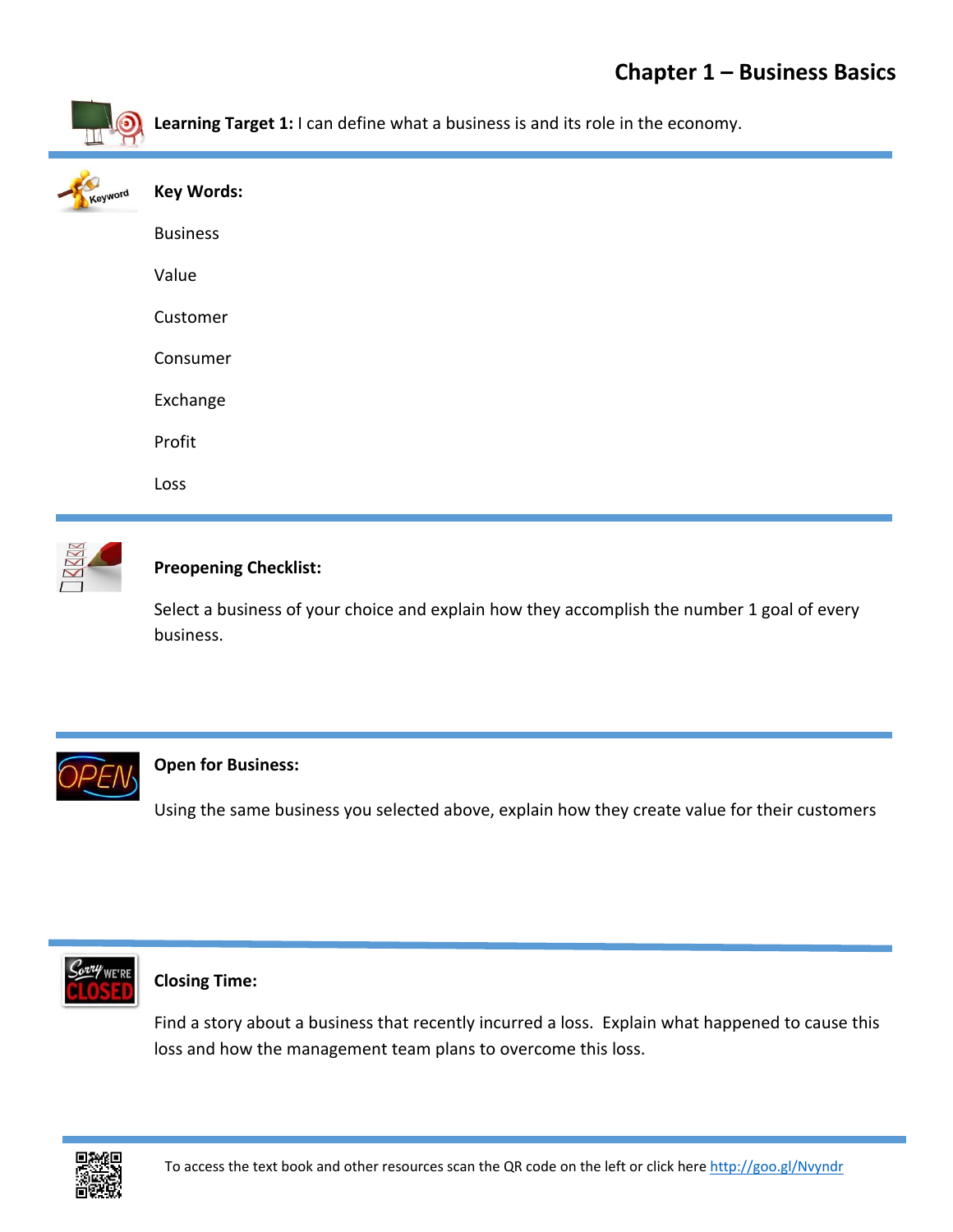



## **Preopening Checklist:**

What are the three basic types of business activities? Provide an example of each one.



## **Open for Business:**

What type of activities are including in the operating activities?



## **Closing Time:**

Which of the business activities is the most important to a business and which is the least? Explain your answer.

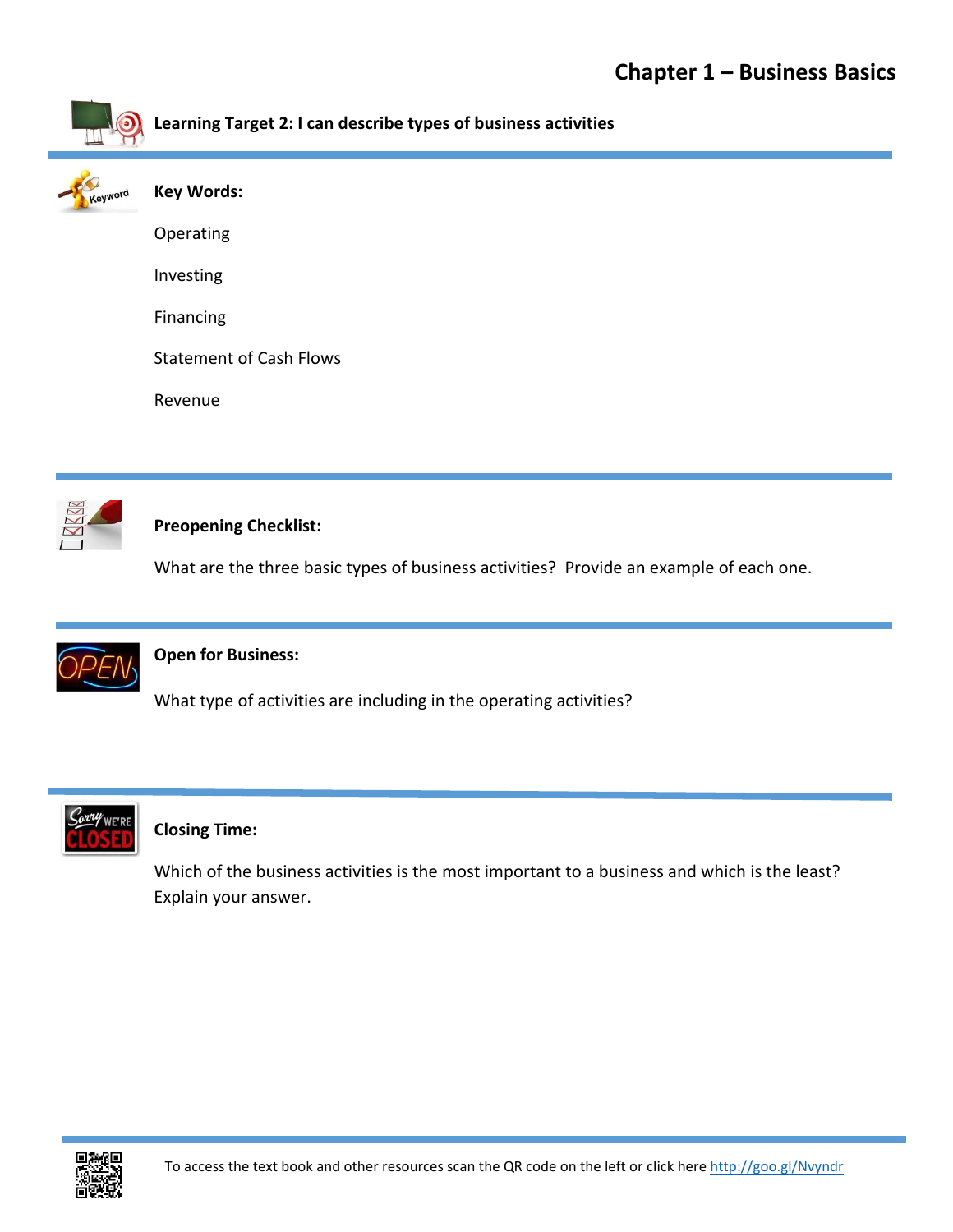

**Learning Target 3: I can describe the types of business models** 



| <b>Key Words:</b>     |  |
|-----------------------|--|
| <b>Business model</b> |  |
| Manufacturing         |  |
| Retailing             |  |
| Franchising           |  |
| Freemium              |  |



## **Preopening Checklist:**

Why would a company need to change its business model after it has been in business for quite some time?



## **Open for Business:**

If you were to open a business which business model appears to be the most profitable? Why?



### **Closing Time:**

Newspapers and magazines have had to change their business models over the years, what were some driving factors for this change? Explain your answers.

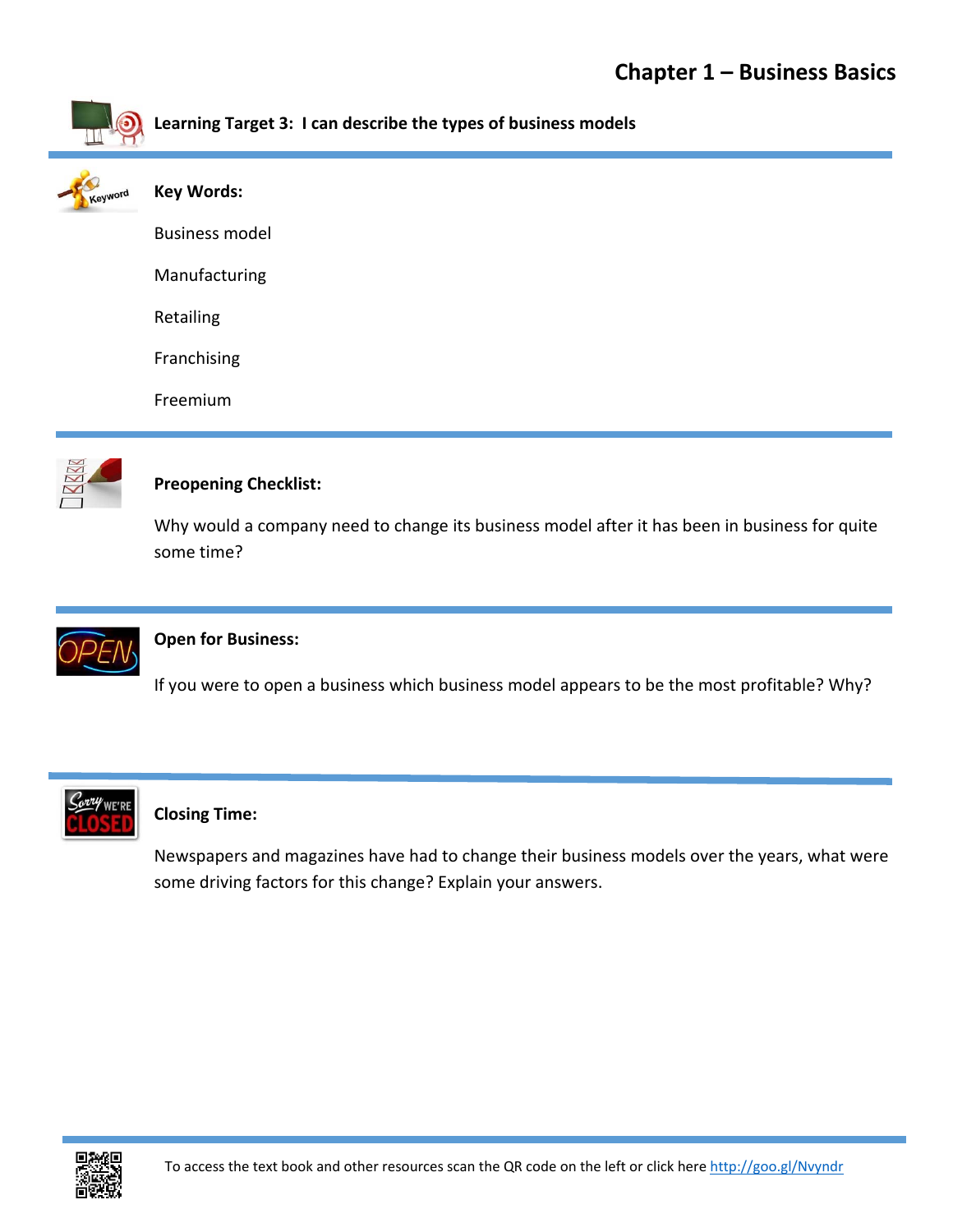

Fill out the following Venn diagram that compares and contrasts the similarities and differences for each revolution and era of business.





**Closing Time:** 

Explain why long term relationships with customers is key the success of a business.

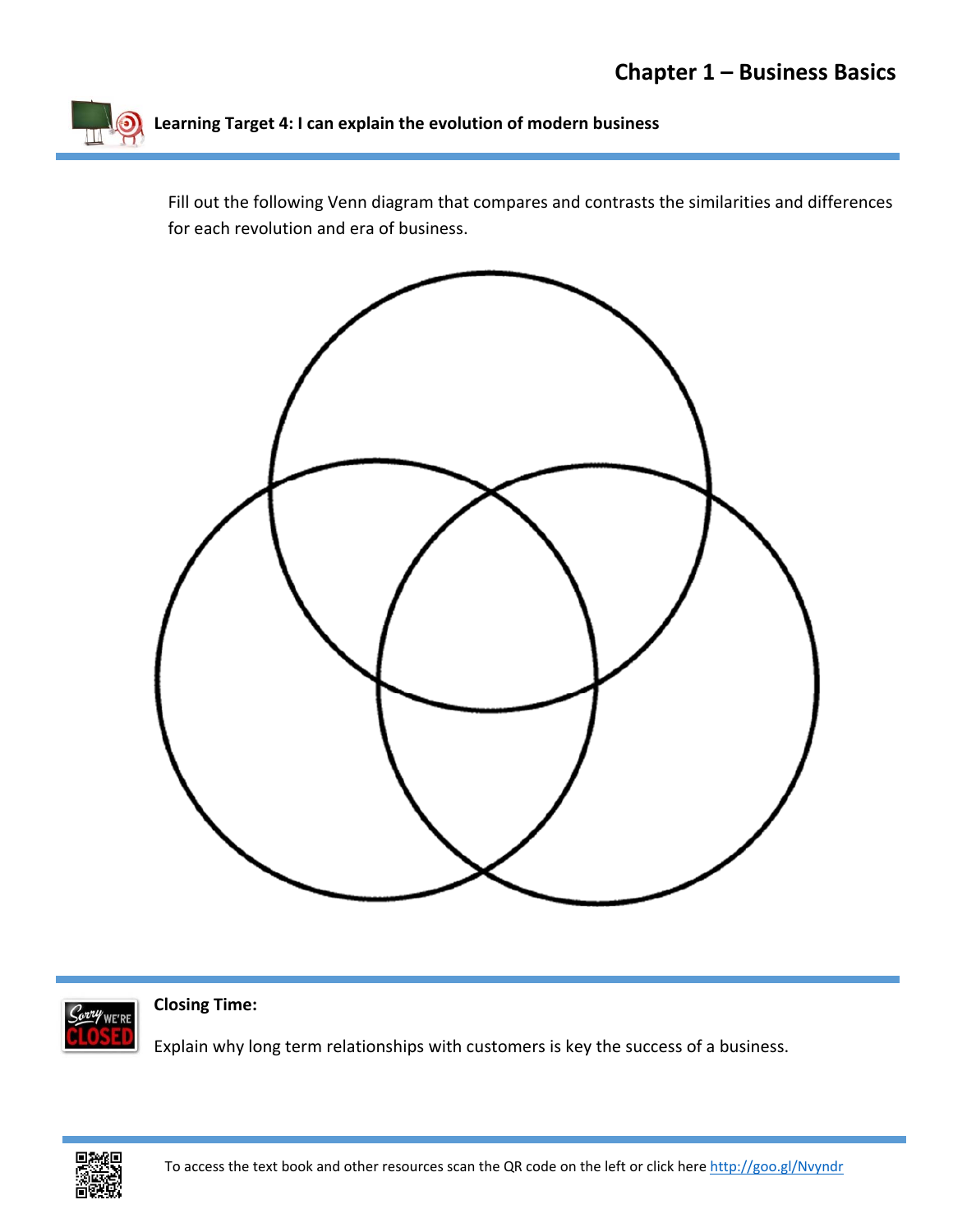

**Learning Target 5:** I can discuss the role of non‐profit organizations in our economy



**Key Words:**

Non‐Profit



# **Preopening Checklist:**

Are non‐profit organizations allowed to make a profit? Explain



## **Open for Business:**

What a must a non-profit organization do with any surplus revenues?

Explain the acceptable uses of surplus revenue (profit)



### **Closing Time:**

Are there tax advantages for non‐profit organizations? Explain

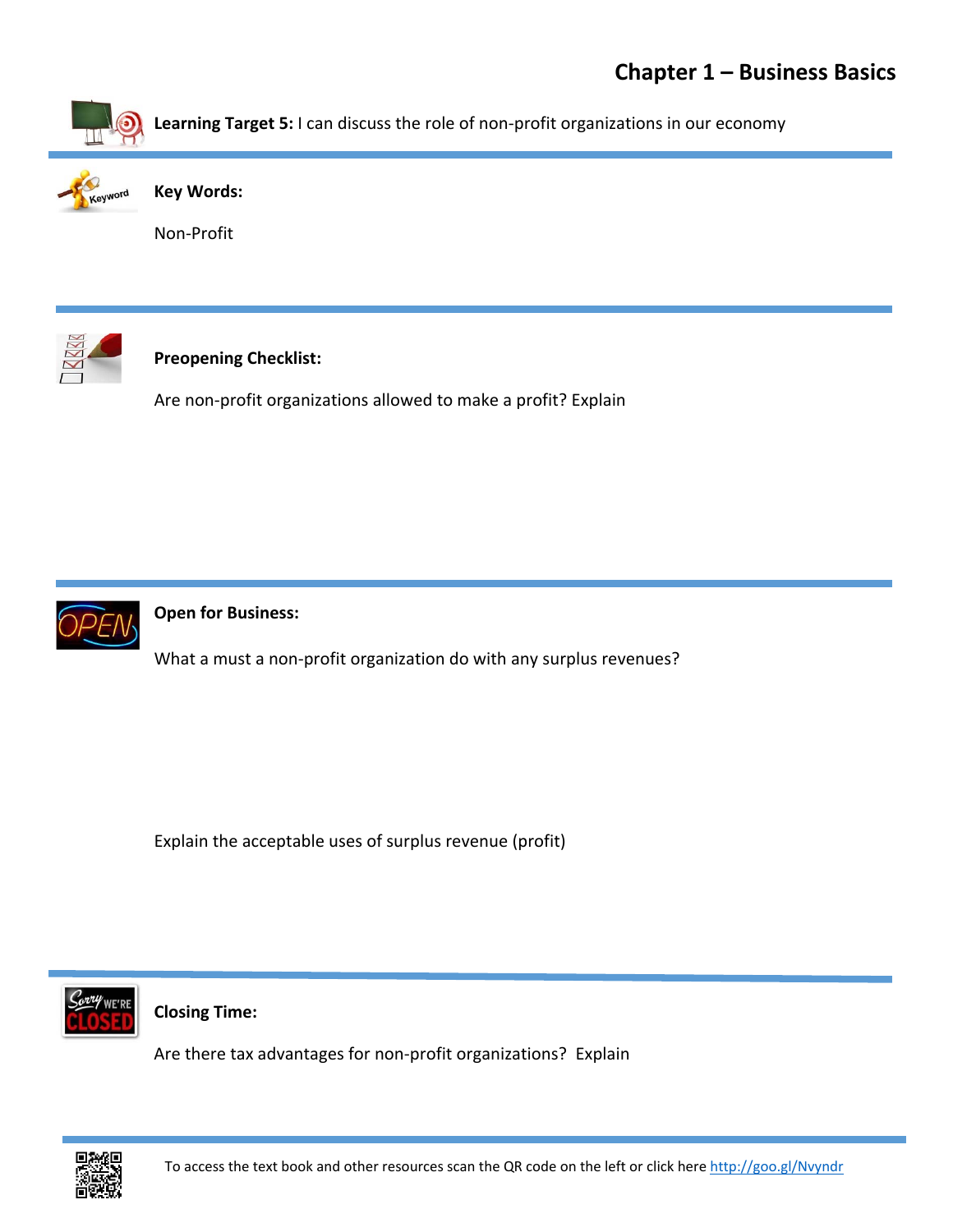



#### **Key Words:**

Factors of Production



### **Preopening Checklist:**

In order to solve the problem of unlimited wants for limited resources businesses must answer three basic economic questions.

- 1.
- 2.
- 3.



## **Open for Business:**

Which of the factors of production are the most important and which ones are the least important. Explain your answer.



### **Closing Time:**

Using Gatorade as your example. Explain how each of the four factors of production were used to produce this product.

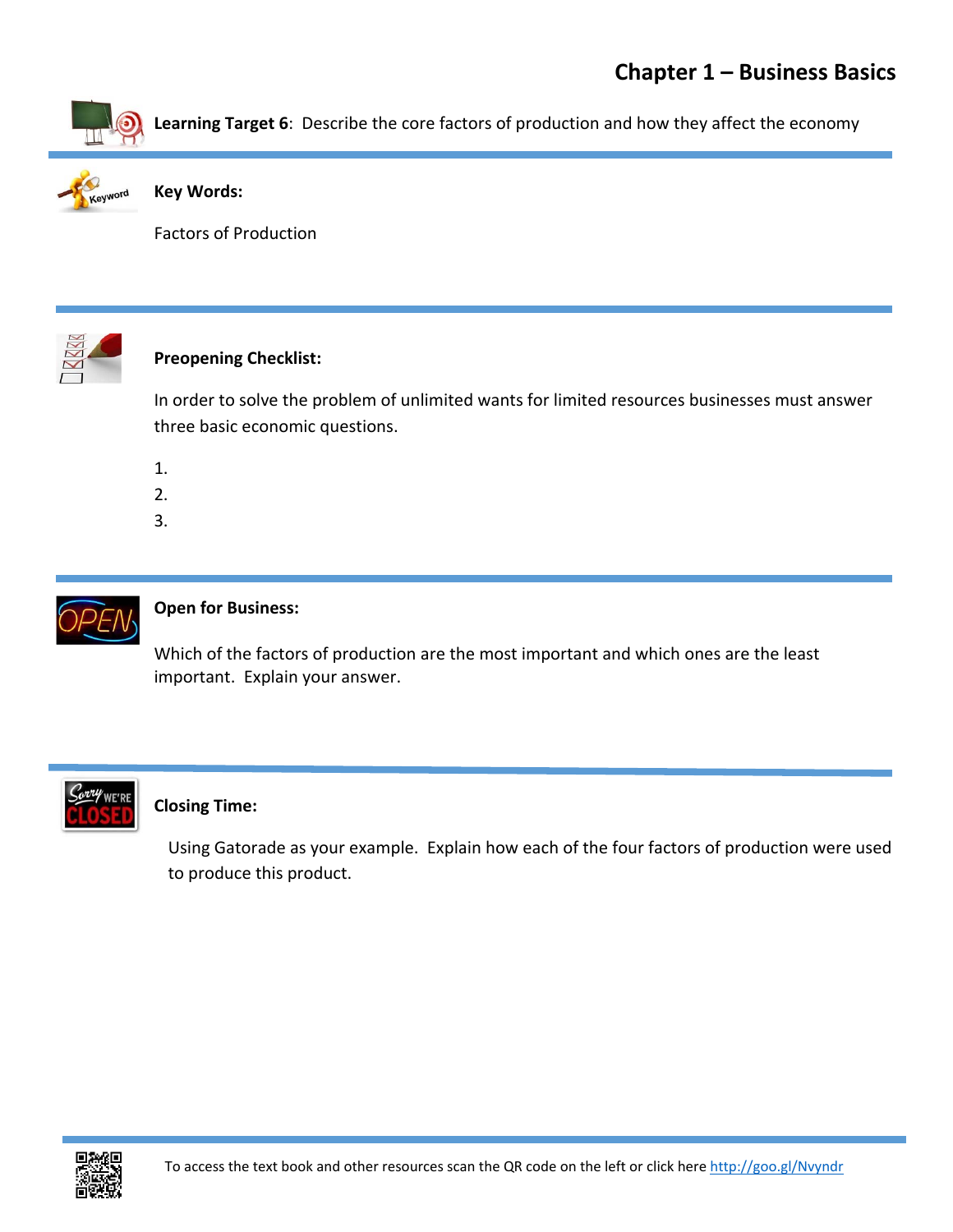

**Learning Target 7:** Describe today's business environment and discuss each key dimension



### **Key Words:**

**Externalities** 

Business Environment



# **Preopening Checklist:**

Using Coca‐Cola as your example list 5 externalities that may impact how Coca‐Cola conducts day to day business

- 1.
- 2.
- 3.
- 4.
- 5.



## **Open for Business:**

Provide an example of a recently enacted law that impacted a business

Explain how the technology available has impacted the banking industry



## **Closing Time:**

How does the interest rate and FED decisions relate to the business environment